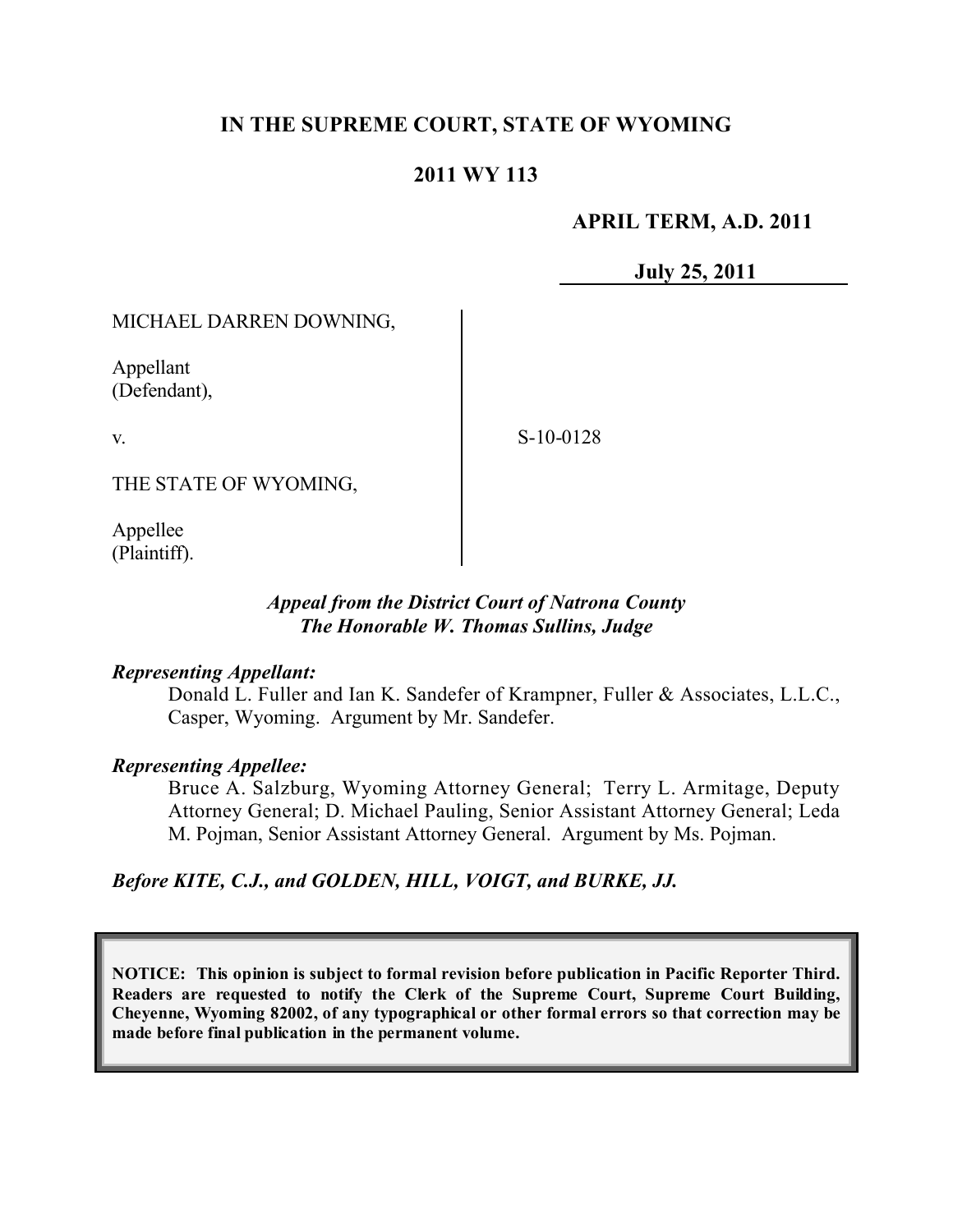### **VOIGT, Justice.**

[¶1] After a jury trial, the appellant was convicted of one count of unlawful delivery of a controlled substance, morphine. He now appeals that conviction, challenging several district court rulings and the competence of defense counsel, and alleging prosecutorial misconduct, as well as cumulative error. We reverse and remand for a new trial.

### **ISSUE**

[¶2] The appellant presented ten issues for our review, but we will address only the single issue we find to be dispositive:

Did the district court abuse its discretion in prohibiting the appellant from producing evidence attacking the credibility of a confidential informant in support of the appellant's theory of the case?

### **FACTS**

[¶3] On November 12, 2008, a confidential informant (the CI) working with the Wyoming Division of Criminal Investigation (DCI), made a recorded telephone call to the appellant to arrange the illegal purchase of morphine pills. The CI was then given \$1,800 in "buy money" and driven to JC's house, where the CI allegedly gave the buy money to the appellant in exchange for 18 morphine pills. Present at the house in addition to the appellant were JC and SM. The CI was "wired" during the transaction, but background noise diminished the quality of the recording. The buy money was not recovered because a search warrant was not immediately executed.

## **DISCUSSION**

[¶4] A district court's evidentiary rulings are reviewed on appeal under the following standard:

> Evidentiary rulings are within the sound discretion of the trial court and include determinations of the adequacy of foundation and relevancy, competency, materiality, and remoteness of the evidence. This Court will generally accede to the trial court's determination of the admissibility of evidence unless that court clearly abused its discretion. We have described the standard of an abuse of discretion as reaching the question of the reasonableness of the trial court's choice. Judicial discretion is a composite of many things, among which are conclusions drawn from objective criteria; it means exercising sound judgment with regard to what is right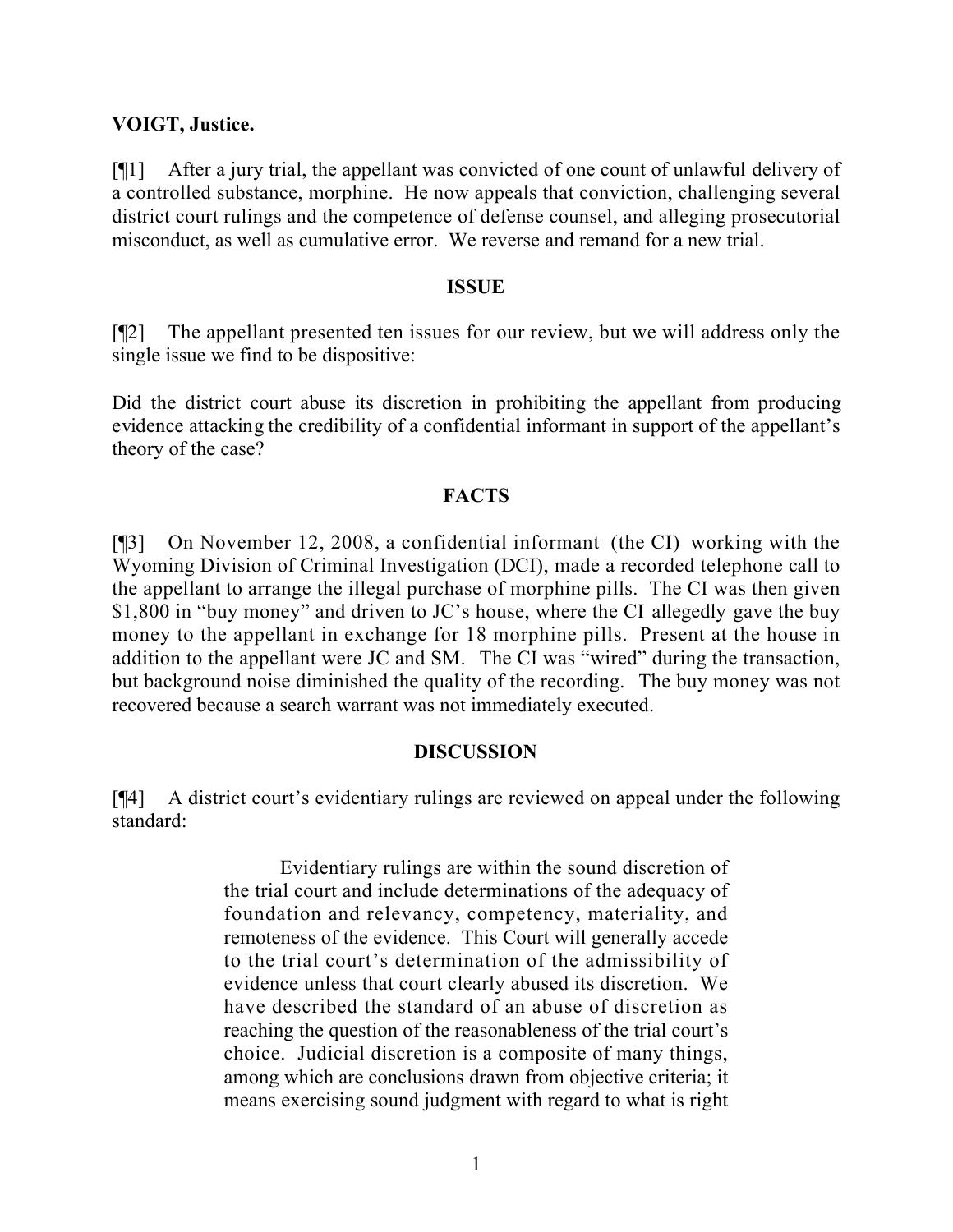under the circumstances and without doing so arbitrarily or capriciously. In the absence of an abuse of discretion, we will not disturb the trial court's determination. The burden is on the defendant to establish such an abuse.

*Edwards v. State*, 2007 WY 146, ¶ 7, 167 P.3d 636, 637 (Wyo. 2007) (quoting *Gabbert v. State*, 2006 WY 108, ¶ 24, 141 P.3d 690, 697 (Wyo. 2006)).

[¶5] The appellant alleges that the district court abused its discretion by denying his pretrial motion seeking discovery of "other buys" in which the CI participated, and by excluding at trial evidence of other such buys. The appellant contends that these rulings prevented the jury from hearing relevant evidence of his theory of defense that the CI was "conning" DCI, prevented the jury from hearing evidence that affected the CI's credibility, and violated this Court's prior rulings, discussed below, wherein we held that W.R.E. 403 and 404 were not to be used to prevent a criminal defendant from presenting a defense.

[¶6] In *Edwards*, 2007 WY 146, ¶¶ 5, 10, 167 P.3d at 637, 639, we reversed an aggravated vehicular homicide conviction because the district court, on the ground that the evidence was "distracting and of little probative value," had not allowed Edwards to produce evidence of the victim's prior conduct, which conduct was relevant to the cause of the accident and to Edwards' defense. We found that the rejected evidence was crucial to Edwards' defense and that Edwards had "advanced appropriate argument" as to its admissibility. *Id*. at ¶ 10, at 639. Specifically, we stated that "[W.R.E.] 403 does not extend to the exclusion of crucial evidence relevant to the central contention of a valid defense." *Id.* at ¶ 9, at 638 (quoting *State v. Young*, 48 Wash. Ct. App. 406, 739 P.2d 1170, 1175 (1987). We also concluded that W.R.E. 404(b) was available to criminal defendants, just as it is to the State, where the evidence of a victim's prior conduct had a bearing on Edwards' theory of defense. *Id.* at ¶ 10, at 639.

[¶7] In *Hensley v. State*, 2002 WY 96, ¶ 16, 48 P.3d 1099, 1105 (Wyo. 2002), we reversed a drug delivery conviction because the district court had erred in determining that the State had not committed a "*Brady* violation" by withholding from Hensley evidence that was favorable to her in that it called the credibility of the State's CI into question.<sup>1</sup> Citing *United States v. Bagley*, 473 U.S. 667, 678, 105 S.Ct. 3375, 3381, 87 L.Ed.2d 481 (1985), we stated that to prove a *Brady* violation, an appellant must show not only that the State withheld or suppressed evidence favorable to him or her, but that the evidence must be "material." *Hensley*, 2002 WY 96, ¶ 16, 48 P.3d at 1104. The latter word has the following meaning in this context:

 <sup>1</sup> *Brady v. Maryland*, 373 U.S. 83, 87, 83 S.Ct. 1194, 1196-97, 10 L.Ed.2d 215 (1963).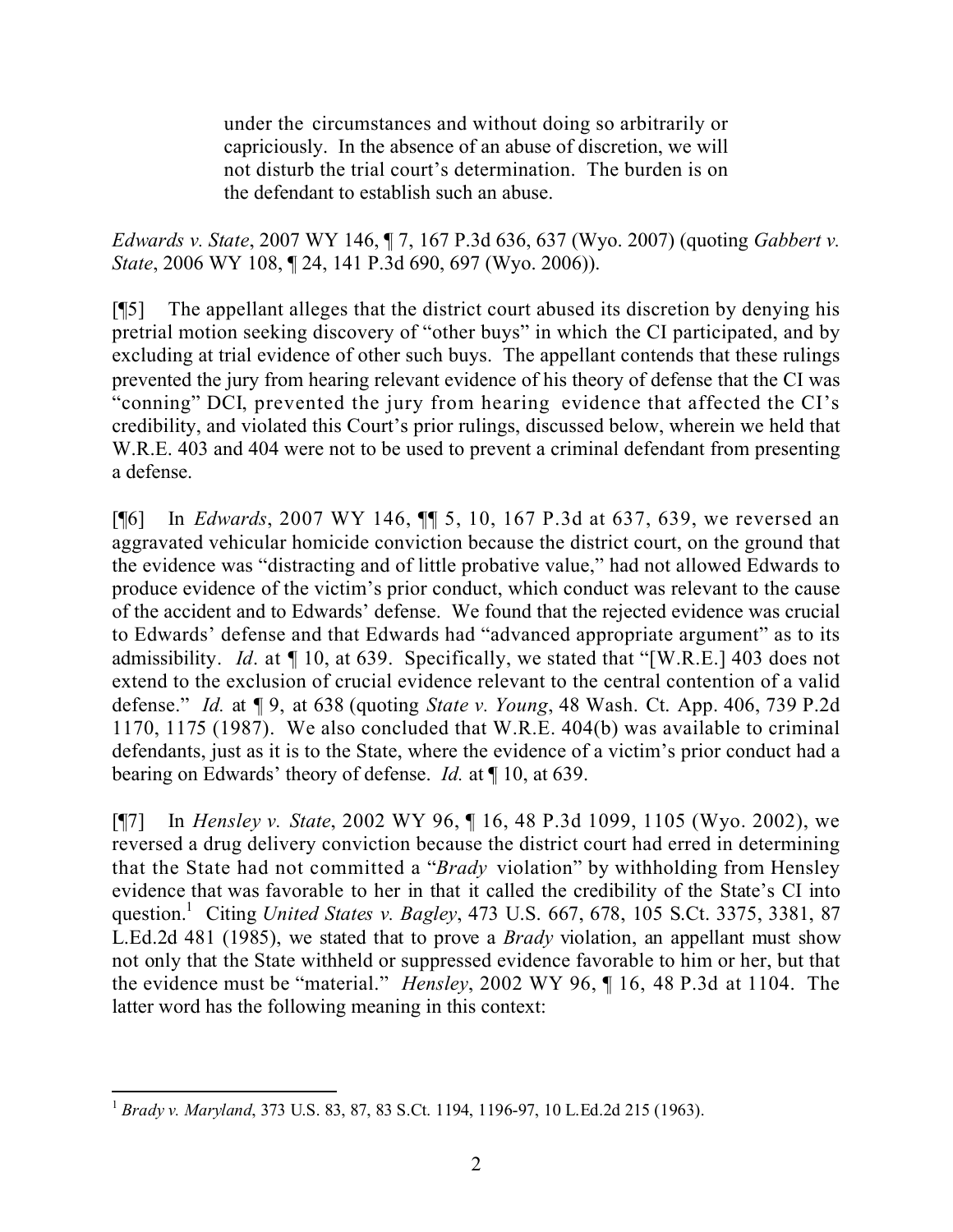"*Bagley's* touchstone of materiality is a 'reasonable probability' of a different result, and the adjective is important. The question is **not** whether the defendant would **more likely than not** have received a different verdict with the evidence, but whether in its absence he received a fair trial, understood as a trial resulting in a verdict worthy of confidence. A 'reasonable probability' of a different result is accordingly shown when the government's evidentiary suppression 'undermines confidence in the outcome of the trial."

(Emphasis in original.) *Id.* at ¶ 16, at 1104-05 (quoting *Kyles v. Whitley*, 514 U.S. 419, 434, 115 S.Ct. 1555, 1566, 131 L.Ed.2d 490 (1995)). The facts of *Hensley*, in relevant part, are almost identical to the facts of the present case; the only evidence against Hensley was the CI's testimony and a bad tape recording. We concluded that the undisclosed impeachment evidence was material, requiring reversal.

[¶8] A brief review of the district court's handling of these matters may help place this case within the context of the law as stated. Several months before trial, the appellant filed a discovery demand pursuant to W.R.Cr.P. 16 and 26.2, and *Brady*. Succinctly stated, the court rules require production of certain statements, reports and potential evidence, while *Brady* requires production of material exculpatory evidence. Less than a month before trial, the appellant moved the district court to compel the State to produce detailed information as to other drug buys in which the CI had participated. That motion was heard on August 3, 2009, and three days later the district court issued an order denying the motion with respect to discovery under the court rules, but granting it with specific reference to *Brady* and *Hensley*.

[¶9] Despite the *Brady/Hensley* portion of its pretrial order, the district court sustained the State's objection during the trial when defense counsel attempted to inquire into the CI's "other buys." Specifically, the district court ruled as follows:

> THE COURT: Okay. I'm going to sustain the objection. My thought is that these other transactions are removed from the transaction that the jury needs to focus on. You could get into all sorts of other buys that he may have done, and I think it's going to distract the jury from focusing on whether there was or wasn't delivery of a controlled substance as alleged in this case. So I don't see the connection that [defense counsel] urges. And even if there is a probative connection, the potential for confusion by the jury I think is too great. They'll end up being removed from focusing on the case at issue here, so I'll sustain the objection.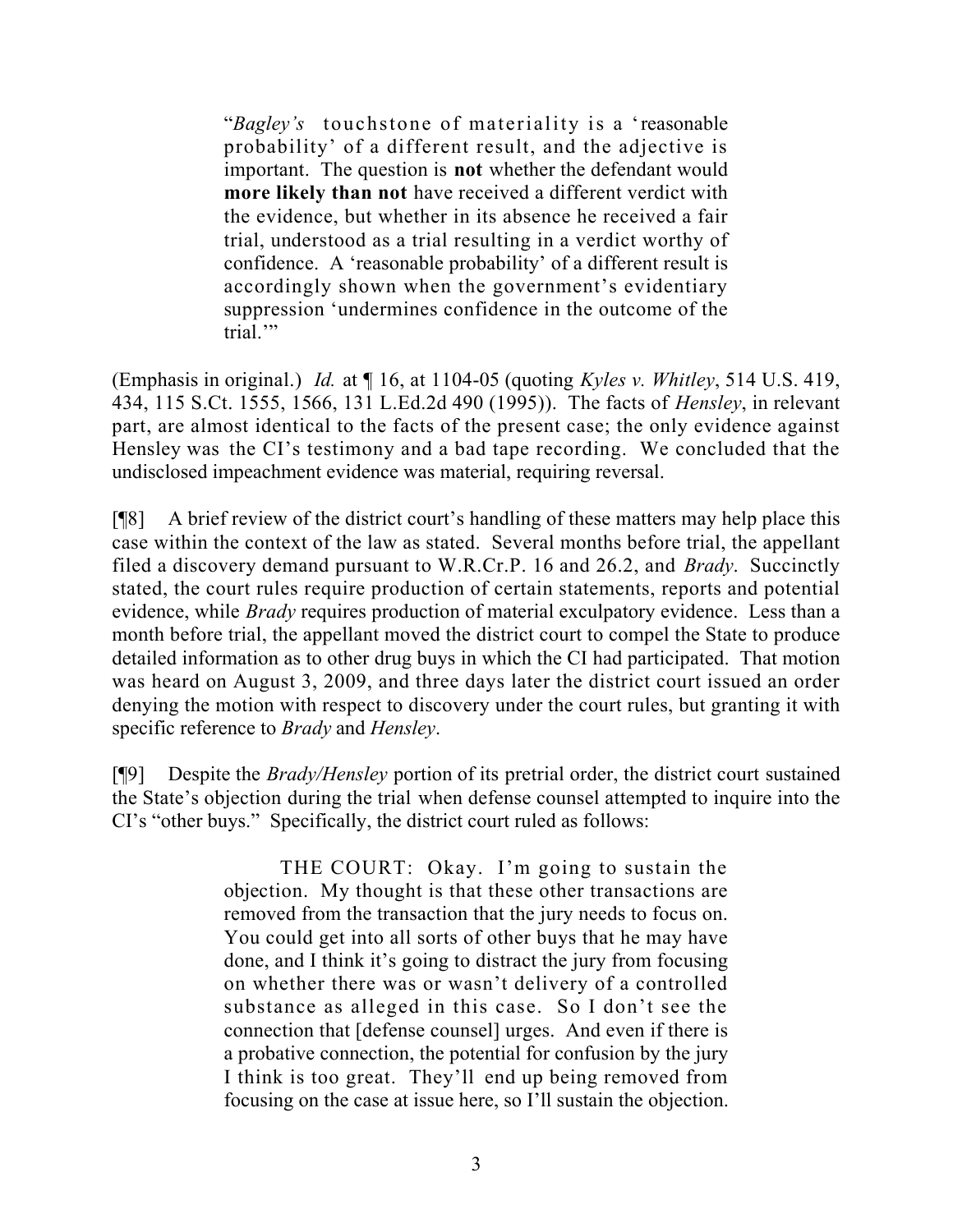[¶10] The appellant's theory of defense was that he was "set up" by the CI, who was, in effect, making a living off "conning" DCI.<sup>2</sup> While the parties have briefed and argued this issue primarily as a *Brady* and *Hensley* issue, it is much more akin to the issue raised in *Dysthe v. State*, 2003 WY 20, 63 P.3d 875 (Wyo. 2003), where we reversed a conviction for delivery of a controlled substance because the district court abused its discretion in both precluding the appellant from presenting testimony from two lateidentified witnesses, and in precluding the appellant from cross-examining a State witness. *Id.* at  $\P$ [9, 21, at 881, 884. In reversing Dysthe's conviction, we noted "that wide latitude should be permitted in the cross-examination of an adverse witness," and that "the constitutional right to confront witnesses may even require the trial court to allow cross-examination that goes beyond the scope of direct examination to test credibility." *Id.* at ¶ 19, at 883. Of particular importance to the reversal in *Dysthe* was the fact that "the State's case was based solely on the credibility of its witnesses." *Id.* at ¶ 21, at 884.

[¶11] "The primary right secured by the Confrontation Clause of the United States and Wyoming Constitutions is the right of cross-examination." *Miller v. State*, 2006 WY 17, ¶ 8, 127 P.3d 793, 796 (Wyo. 2006). We recently described the state of the law as it relates to an alleged abridgement of this right:

> The constitutional right to confront a witness arises under the Sixth Amendment to the United States Constitution and Article I, Section 10 of the Wyoming Constitution. A district court's limitation on a defendant's constitutional right to confrontation is a question of law which we review *de novo*. *Hannon v. State*, 2004 WY 8, ¶ 11, 84 P.3d 320, 328 (Wyo. 2004). Restrictions on a defendant's right to confront witnesses are subject to harmless error analysis. *Id*. We have previously addressed the application of the harmless error standard of review to an alleged abridgment of the right to cross-examine a witness as follows:

> > [T]he correct inquiry is whether, assuming that the damaging potential of the cross-examination were fully realized, a reviewing court might nonetheless say

 $2^2$  Specifically, the appellant contended that no transaction had occurred between him and the CI, but that the CI had hidden the "buy money" in the house and had taken the appellant's morphine pills from the bathroom. In addition, the police reports covering this controlled buy apparently revealed that the CI had dropped the pills after leaving the house and before returning to the surveilling officers. Defense counsel wanted to probe an allegation that the same thing had occurred during another controlled buy, and that a pill had come up missing. Defense counsel wanted to show a pattern of conduct that suggested the CI was using the controlled buys for his own purposes.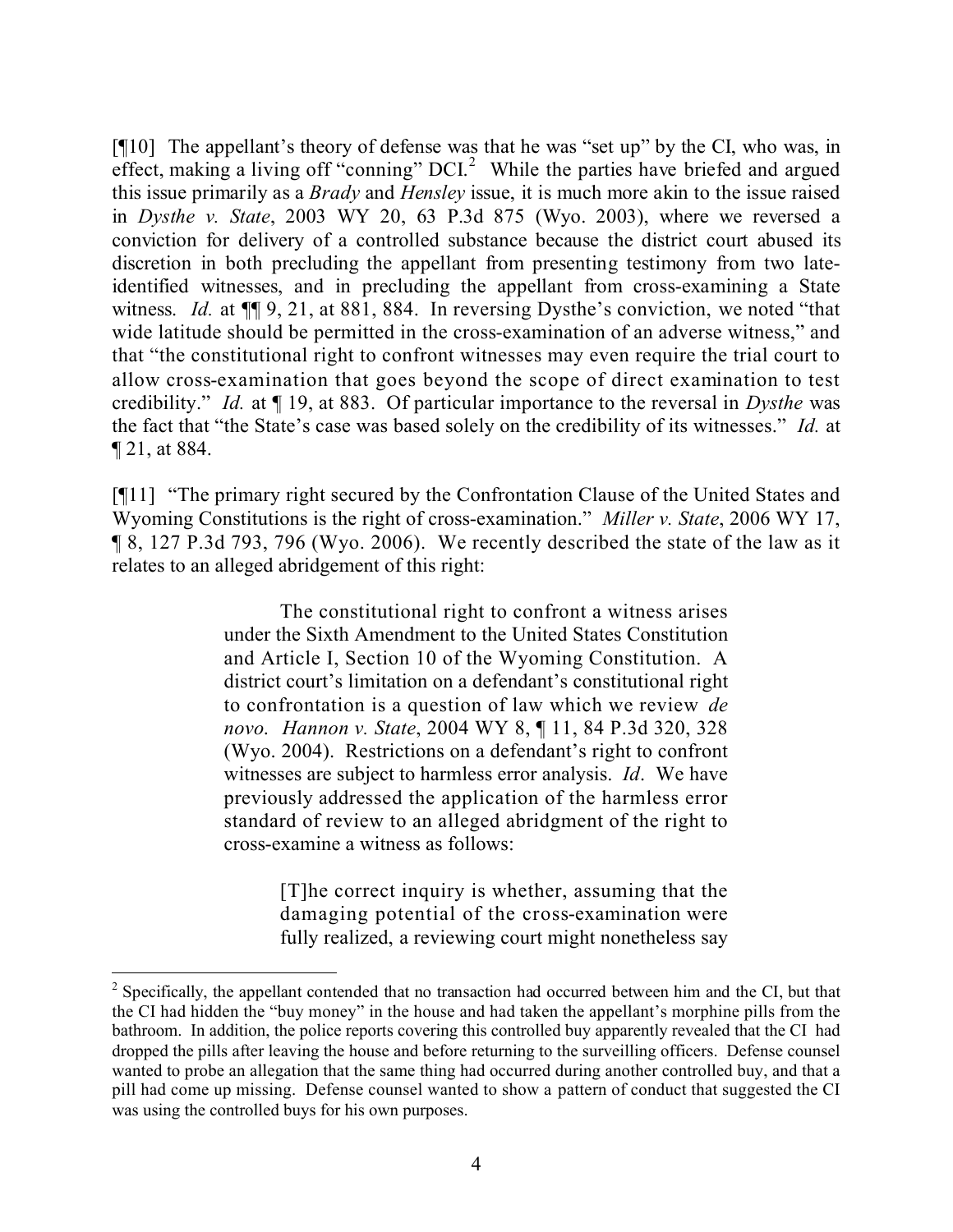that the error was harmless beyond a reasonable doubt. Whether such an error is harmless in a particular case depends upon a host of factors, all readily accessible to reviewing courts. These factors include the importance of the witness' testimony in the prosecution's case, whether the testimony was cumulative, the presence or absence of evidence corroborating or contradicting the testimony of the witness on material points, the extent of crossexamination otherwise permitted, and, of course, the overall strength of the prosecution's case.

*Id.* at ¶ 25, 84 P.3d at 332-33 (quoting *Olden v. Kentucky*, 488 U.S. 227, 232-33, 109 S.Ct. 480, 483-84, 102 L.Ed.2d 513 (1988)).

We recently summarized the limits that a court may properly place upon cross-examination:

> . . . . In order for there to be a violation of the right of confrontation, a defendant must show more than just a denial of the ability to ask specific questions of a particular witness. Rather, a defendant must show that he was prohibited "from engaging in otherwise appropriate cross-examination designed to show a prototypical form of bias on the part of the witness . . . 'to expose to the jury the facts from which jurors . . . could appropriately draw inferences relating to the reliability of the witness.'" *Hannon*, ¶ 18, 84 P.3d at 330 (quoting *Delaware v. Van Arsdall*, 475 U.S. 673, 680, 106 S.Ct. 1431, 1436, 89 L.Ed.2d 674 (1986)). The Confrontation Clause guarantees a defendant an "**opportunity** for effective crossexamination, not cross-examination that is effective in whatever way, and to whatever extent, the defendant might wish." *Van Arsdall*, 475 U.S. at 679, 106 S.Ct. at 1435 (quoting *Delaware v. Fensterer*, 474 U.S. 15, 20, 106 S.Ct. 292, 295, 88 L.Ed.2d 15 (1985) (*per curiam*) (emphasis in original)). A defendant's right to cross-examination of a witness is not unfettered, but is subject to the trial court's "discretion to reasonably limit cross-examination to prevent, among other things, questioning that is repetitive or of marginal